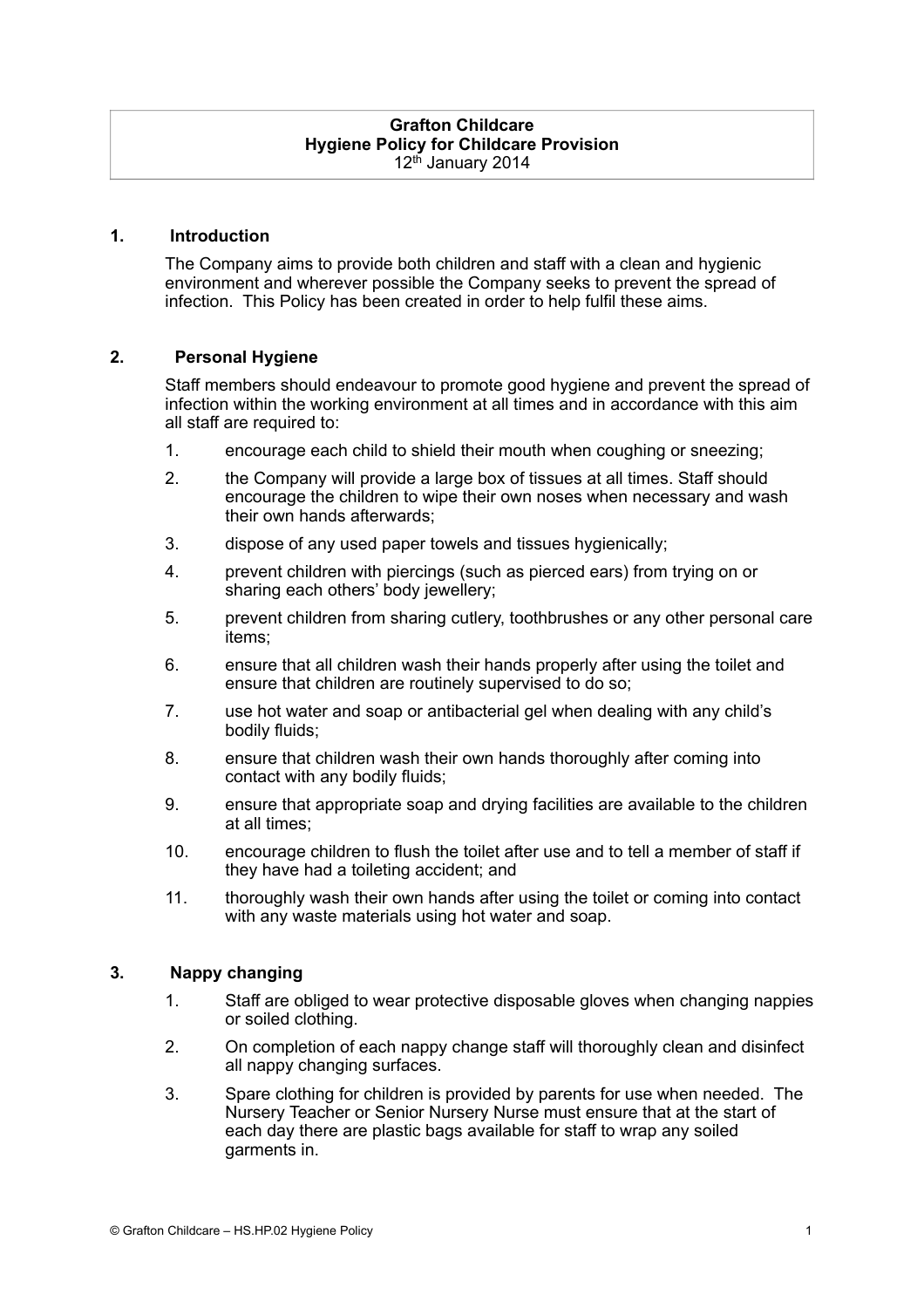- 4. Wrapped soiled garments should be handed to parent/guardian/carer of the relevant child upon collection.
- 5. The parent/guardian/carer is strictly required to receive the soiled garments and take them away from the premises on the same day the accident occurred. In case that parent/guardian refuses to take away the wrapped soiled garments, the staff will dispose of them.
- 6. Refer to Grafton Childcare's full Nappy Changing Procedures for full details.

## **4. HIV and other blood transferred infections**

- 1. Any spills of bodily fluids (blood, vomit, excrement) must be immediately cleaned up and any surfaces in contact with the bodily fluids must be thoroughly disinfected and all used gloves must be disposed of hygienically and cloths placed in the designated storage bins beneath each changing table until they can be washed. Staff must always wear disposable gloves to do so.
- 2. Affected surfaces must be disinfected using Milton fluid. Appropriate disposable gloves and disinfection products are stored beside each changing table.
- 3. It is the responsibility of the Nursery Teacher or Senior Nursery Nurse to ensure that all staff understand how infections, including HIV, can be spread.

## **5. Illnesses**

- 1. Any child suffering from a severe viral or bacterial infection must not attend. See our full Illness and Medication Policies for full details.
- 2. If any child or member of staff is vomiting or has diarrhoea they must not attend until 48 hours has lapsed since the last occurrence.
- 3. The Manager, Nursery Teacher, Senior Nursery Nurse and or child's Key Worker has the right and responsibility not to allow a child that does not feel well enough to attend.
- 4. If a child is required to take medication (including inhalers) for an ongoing medical condition the parents/carers are obliged to provide the staff with written permission, instruction and demonstration for the administering of the medication. Staff must always wash hands before and after administering any medication.
- 5. Should any staff member have children who are unwell, that staff member is prohibited from bringing their child/children into the work environment.
- 6. Staff are responsible for covering both their own and the children's cuts or open sores with a plaster.

## **6. Accidents**

- 1. The Nursery Teacher and Senior Nursery Nurse must ensure that the first aid boxes are kept clean and replenished. All sterile items need to be in sealed packaging. Staff have an obligation to notify the Nursery Teacher or Senior Nursery Nurse when they use any items from the first aid box so that the items used can be replaced accordingly.
- 2. Accident Record Books are kept in the Under 2's and over 2's rooms and all accidents must be recorded in them. Each accident record must be signed by the relevant member of staff and the parent/guardian/carer.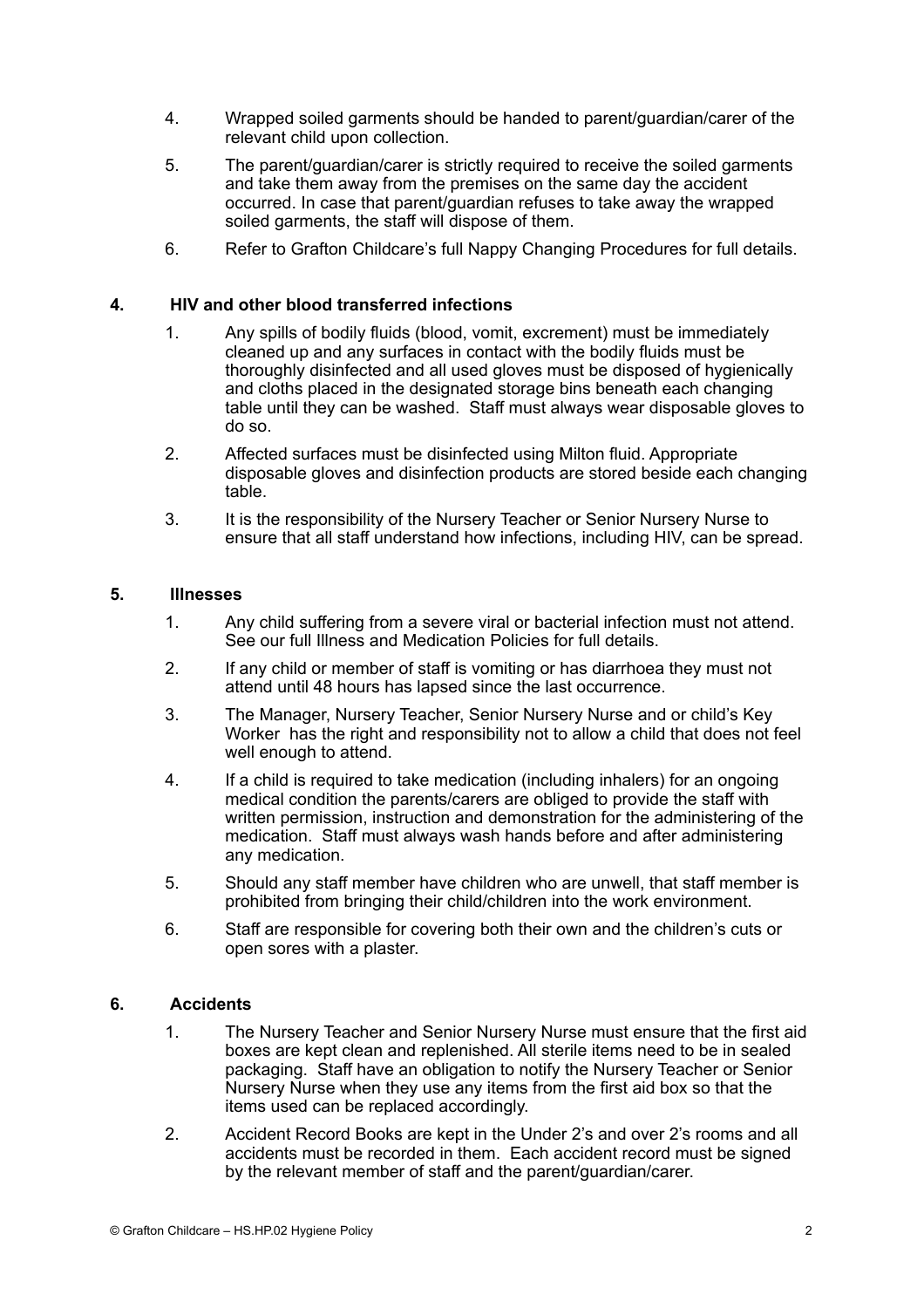- 3. A bruise/mark existing injury that occurred while the child was at home also needs to be recorded in the Accident Record Book and countersigned by a member of staff and the parent/carer/guardian.
- 4. Only fully trained staff can administer first aid.

# **7. Food Handling**

- 1. The Company aims to comply with food hygiene legislation.
- 2. All staff handling food must be medically fit and maintain a high level of personal cleanliness. Anyone suffering from or likely to be carrying an illness transmissible through food, an infected wound, a skin infection, sores or diarrhoea must not work in the food handling area or serve food to children.
- 3. If any member of staff is suffering from any of the symptoms of illnesses or diseases mentioned above, they need to immediately notify the Manager. It is the Company's policy that food handling staff suffering from diarrhoea or vomiting are not permitted to return to work until they have been free of symptoms for at least 48 hours.
- 4. Staff handling food must take all reasonable, practical steps to avoid the risk of contamination of food or ingredients.
- 5. All staff handling foods are required to wash their hands before and after contact with food. Hands must be washed properly using soap and running water or appropriate hand foam and then dried thoroughly.
- 6. Staff handling food must cover small cuts with coloured waterproof dressing.
- 7. Adequate sanitary and hand-washing facilities should be available within the kitchen, including a supply of soap and paper towels for hand drying. The Company is responsible for providing equipment and facilities that enable staff to adhere to the Company's hygiene requirements.
- 8. Failure to comply with the standards of personal hygiene and practice may result in disciplinary action.
- 9. It is the responsibility of the Cook to make sure that kitchen is kept free of contamination.
- 10. All staff involved in food preparation of any sort will strictly adhere to the Company's Food and Hygiene Policy.

## **8. Serving of Foods and Food Play**

- 1. Perishable foods and drinks must be kept at appropriate temperatures.
- 2. Staff serving food and drink must ensure that the temperature and consistency is safe for consumption.
- 3. China or glasses that are chipped or cracked cannot be used.
- 4. Staff must ensure that children wash hands and wear cooking aprons and not art aprons when involved in a cooking activity.
- 5. Staff should ensure that children thoroughly wash their hands before and after eating.

## **9. Cleaning**

1. All surfaces should be cleaned daily with an appropriate cleaner, either by cleaning staff or members of staff as designated by the Company.